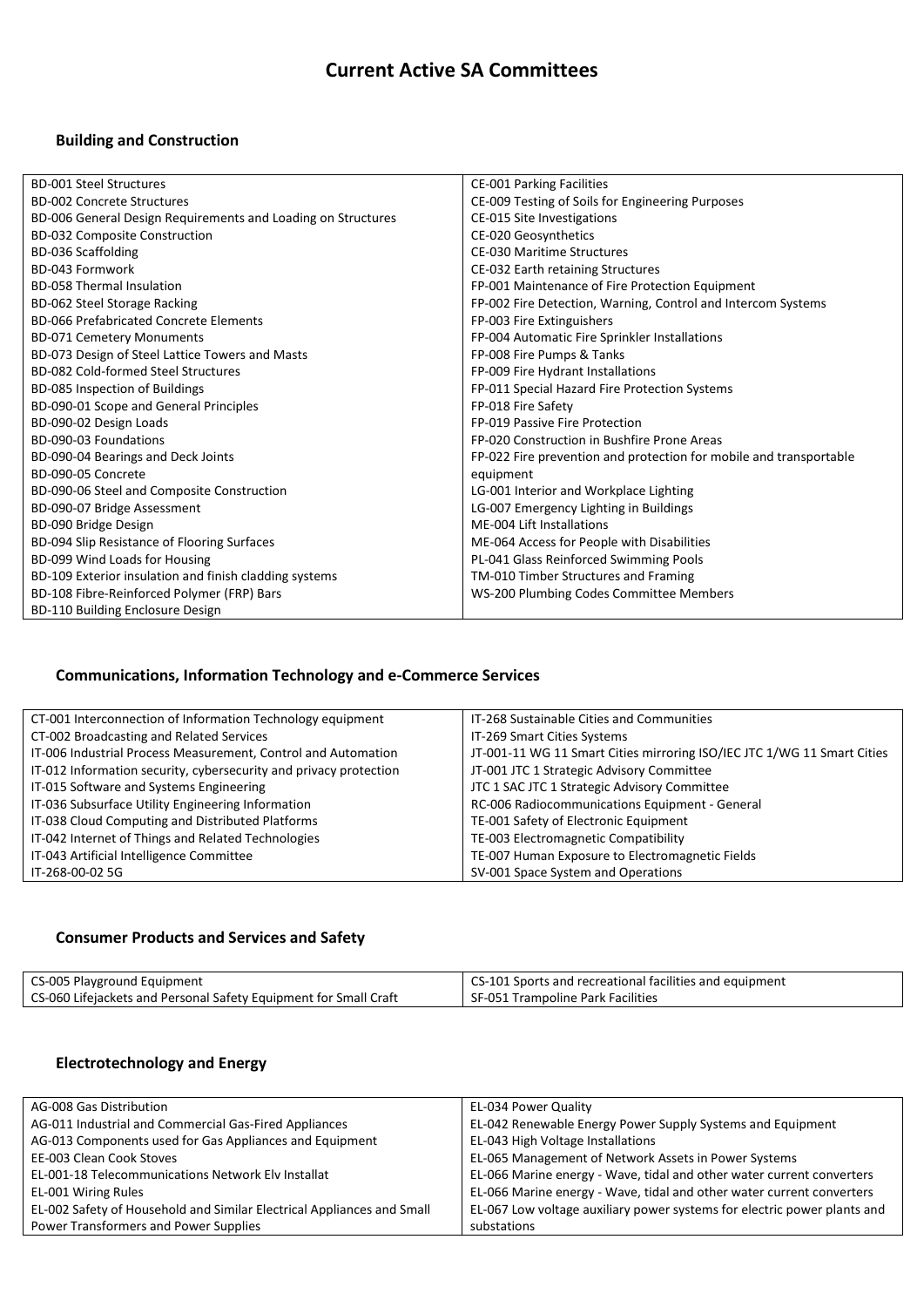| <b>EL-003 Electric Cables and Wires</b>               | EL-068 Live Working                                                   |
|-------------------------------------------------------|-----------------------------------------------------------------------|
| <b>EL-004 Electrical Accessories</b>                  | EL-069 Automation systems and integration                             |
| EL-005 Secondary Batteries                            | EM-001 Electric Vehicle Operation                                     |
| EL-006 Industrial Switchgear and Controlgear          | EN-001 Energy Management and Auditing                                 |
| EL-007 Power Switchgear                               | LG-002 Lighting for Roads and Public Spaces                           |
| <b>EL-008 Power Transformers</b>                      | LG-010 Obtrusive Effects of Outdoor Lighting                          |
| <b>EL-009 Rotating Electrical Machinery</b>           | LG-011 Photoluminescent Exit Signage                                  |
| EL-010 Overhead Lines                                 | ME-070 Liquefied Natural Gas Storage and Handling                     |
| <b>EL-013 Measurement and Protection Transformers</b> | ME-092 Materials, equipment, structures and related services for      |
| EL-014 Equipment for Explosive Atmospheres            | petroleum, petrochemical and natural gas industries                   |
| EL-024 Protection Against Lightning                   | ME-093 Hydrogen Technologies                                          |
| EL-025 Control of Undesirable Static Charges          | MS-011 Classification of hazardous areas due to explosive atmospheres |
| <b>EL-027 Power Electronics</b>                       | MS-066 Hazardous Areas Competencies                                   |
| EL-031 Intruder Alarm Equipment and Installations     | QR-012 Conformance Marking to Regulatory RequirementsTE-021 Energy    |
|                                                       | performance for Audio/Video, Information and Communication            |
|                                                       | Technology and Associated Equipment                                   |

## **Health and Community Services (including e-health)**

| AV-003 Acoustics Human Effects      | HE-028 Quality Management and Corresponding General Aspects for |
|-------------------------------------|-----------------------------------------------------------------|
| HE-003 Medical Electrical Equipment | Medical Devices                                                 |
| HE-012 Surgical Implants            | IT-014 Health Informatics                                       |
| HE-017 Medical Gas Systems          | TE-016 Personal Alarm Systems                                   |

#### **Manufacturing and Processing**

| BD-007 Glazing and Fixing of Glass                      | ME-030 Pumps                                           |
|---------------------------------------------------------|--------------------------------------------------------|
| BD-031 Supplementary cementitious materials             | ME-035 Fluid Power Systems and Components              |
| CE-008 Chain-link Fabric Security Fences and Gates      | ME-043 Bulk Handling Equipment                         |
| CE-012 Aggregates and Rock for Engineering Purposes     | ME-062-11 Air and Water Handling for Power Station     |
| CH-009 Safe Handling of Chemicals                       | ME-062 Ventilation and Airconditioning                 |
| CH-025 Bitumen and Related Products (for Roadmaking)    | ME-080 Air Filters                                     |
| MB-028 Additive Manufacturing                           | ME-087 Machine Condition Monitoring                    |
| ME-001 Pressure Equipment                               | ME-091 Concrete Placing Equipment                      |
| ME-002 Gas Cylinders                                    | MT-007 Non-Destructive Testing of Metals and Materials |
| ME-005 Cranes                                           | NT-001 Nanotechnologies                                |
| ME-008 Refrigerated Display Cabinets                    | PL-006 Polyolefin Pipe Systems                         |
| ME-013 Industrial Fans                                  | PL-021 PVC, ABS and Polyamide Pipe Systems             |
| ME-015 Storage and Handling - Liquefied Petroleum Gases | RU-002 Conveyor and Elevator Belting                   |
| ME-017 Flammable and Combustible Liquids                | SF-034 Portable Ladders                                |
| ME-025 Lifting Tackle                                   | SF-041 Safety of Machinery                             |
|                                                         | WD-003 Welding Of Structures                           |

#### **Mining**

(Including some joint seats Engineers Australia / Mining Electrical and Mining Mechanical Engineering Society)

| EL-023 Electrical Equipment in Mines and Quarries | MN-005 Copper, Lead, Zinc and Nickel Ores and Concentrates |
|---------------------------------------------------|------------------------------------------------------------|
| ME-018 Mining Equipment                           | MN-012 Mine Closure and Reclamation Management             |
| ME-063 Earthmoving Equipment                      | MN-013 Lithium                                             |
| MN-003 Aluminium Ores                             |                                                            |
|                                                   |                                                            |